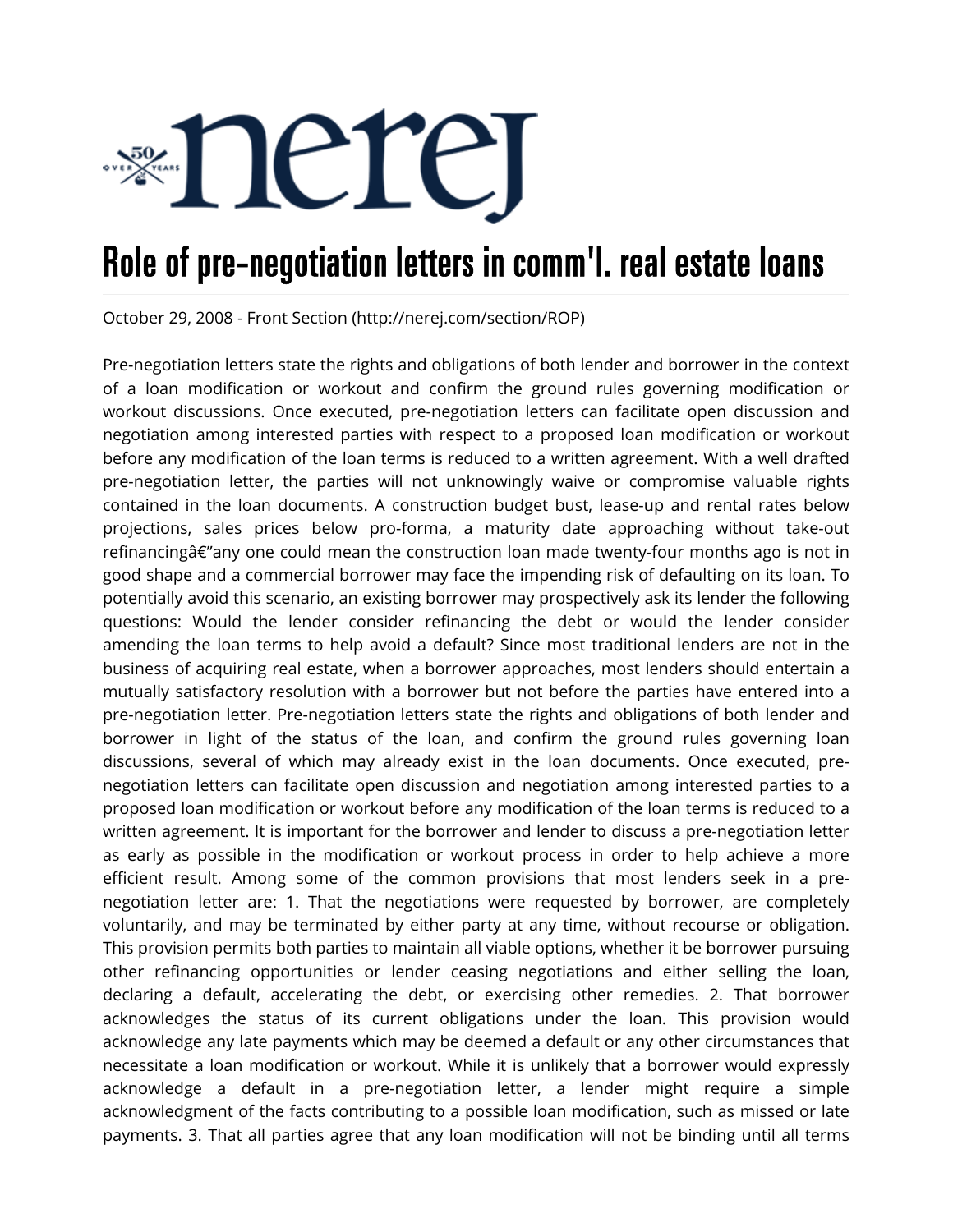are reduced to writing. All parties should understand that no modifications of terms which may be discussed will be effective until they enter into a formal written modification. It should also be clear that there is no obligation of either party to modify, amend or restructure the loan or the transaction in any manner. 4. That the loan documents remain in full force and effect, unmodified except as provided in writing. A lender traditionally reserves all rights under the loan documents so that loan modification negotiations do not impair lender's ability to exercise any rights or remedies under the loan documents. It is also important that no implied or deemed waiver of any of lender's rights occurs. 5. That the borrower retain the right to possess the collateral prior to a default. Since borrower already possesses the collateral and the lender is not waiving its right to foreclose on the collateral and obtain possession in the future, this provision provides needed certainty to the borrower. 6. That borrower pay all of lender's fees in connection with any modification or workout, or related negotiations. Borrower's early agreement to pay lender's fees avoids the issue arising at a more sensitive point in the negotiations, when any surprise could derail a positive resolution. 7. That the underlying collateral securing the loan remains unencumbered by any lien other than the mortgage. A lender has an interest in protecting the priority of its rights in the real property and ensuring that the property is maintained free from liens. This assurance would most likely be available in the context of a permanent loan rather than a construction loan since presumably real property subject to a permanent loan would be generating some current cash flow to pay expenses and avoid liens. 8. That the content and mere existence of negotiations is inadmissible in court. A lender may want to include such a provision consistent with the rules of evidence as generally applied to avoid a borrower's attempt to introduce as evidence in legal proceedings lender's negotiation of certain terms prior to cessation of talks and initiation of lender's remedies. 9. That all future claims relating to oral or written statements made during negotiations are waived and released. The parties should be free to speak openly and put forth any reasonable offer, proposal, or counteroffer without fear of any binding statements prior to any verbal agreements being reduced to writing. 10. That certain individuals in the negotiations are the authorized representatives of borrower and lender, respectively. The parties should avoid creating a situation where one party may speak with different personnel of the other and either receive inconsistent information or negotiate with a person who lacks ultimate authority to agree to deal terms. 11. If the loan is guaranteed, the guarantor should execute or acknowledge the pre-negotiation letter. It is important to ensure that the guarantor is aware of the loan's and/or borrower's status, as the guarantor may bear ultimate responsibility for the debt and a lender will want to avoid guarantor's assertion of any suretyship defenses. While this list is by no means exhaustive, it is meant as a guide for loan parties to consider issues that should be expressly stated in writing and agreed upon prior to a loan modification or workout. For the lender, it is important to include these provisions in the prenegotiation letter to avoid pitfalls that might compromise its objectives and to clearly retain all rights and remedies afforded by the loan documents. A sophisticated borrower's counsel may request that the lender expressly forebear from foreclosing on the collateral and negotiate for a forbearance provision in the pre-negotiation letter. A lender should avoid including any forbearance provisions in the pre-negotiation letter. The pre-negotiation letter and the forbearance agreement are typically executed independently at different stages of the process. The pre-negotiation letter sets the ground rules for the loan modification or workout negotiation, with the loan parties possibly entering into a forbearance agreement as a result of such negotiation. With a well drafted pre-negotiation letter, the parties will not unknowingly waive or